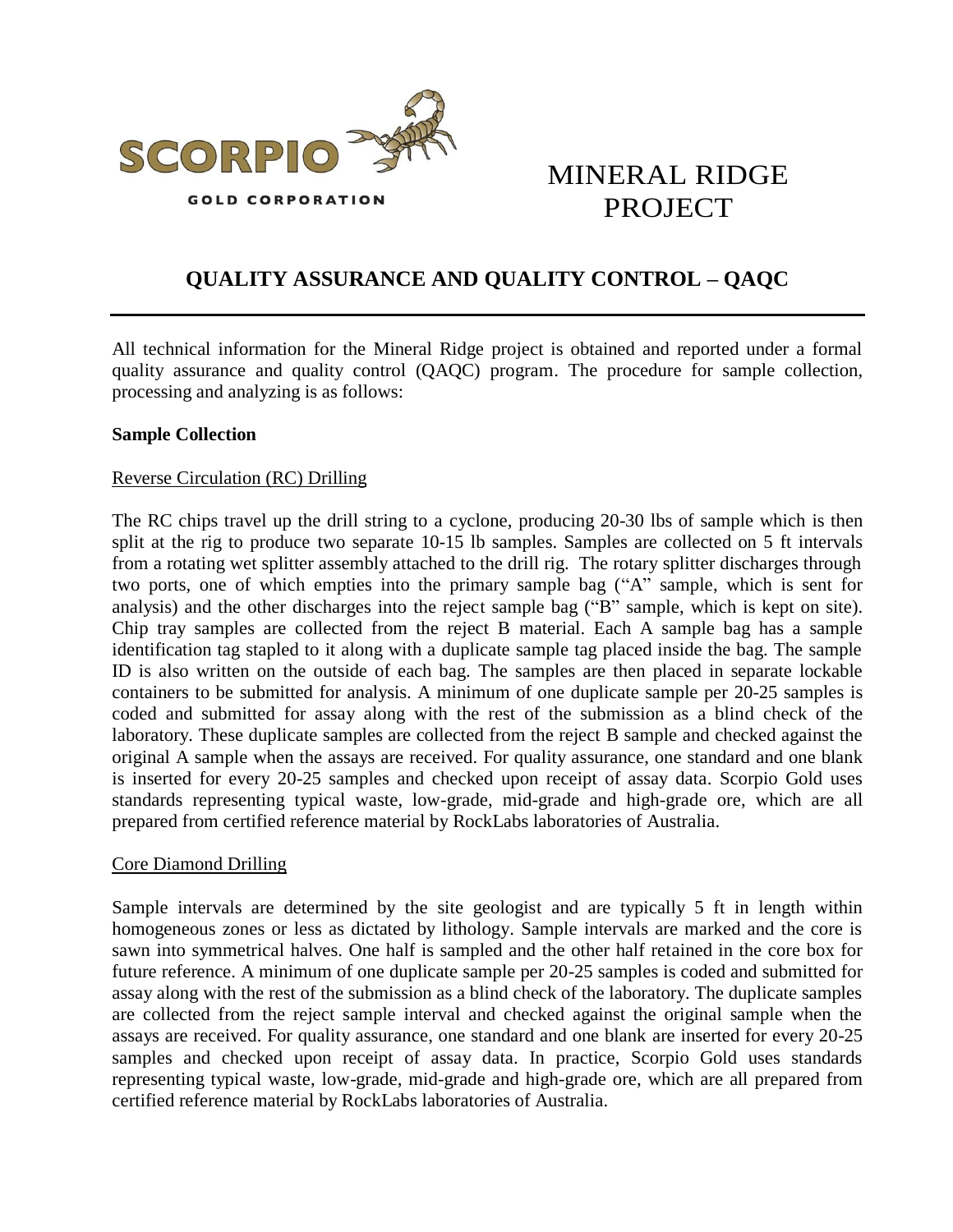# Mine Blast Hole Drilling (Conventional Rotary with down hole hammer)

Blast holes are drilled to a depth of 11 ft (1 ft sub-drill) within the area where mineralization could occur. Mining occurs on 10 ft benches in order to minimize dilution. Typically, one sample is collected from the cone of drill cutting surrounding the collar of each blast hole. Representative samples weighing approximately 5 lbs are collected manually by the Geotech or Ore Control Geologist and placed into a labelled sample bag. Each sample bag has a sample identification tag stapled to it along with a duplicate sample tag placed inside the bag. The sample ID is also written on the outside of each bag. The samples are loaded onto a flatbed truck and taken to MRG's onsite assay laboratory. With only a 1 ft sub-drill depth, no attempt is made to remove this material from the sampling process. Standard reference material is inserted into the sample stream every 100 samples to monitor the MRG lab's accuracy. Blast hole assaying is for internal grade control only and is not reported publicly.

# **Sample Preparation and Security**

Collection and packaging of samples for shipping is undertaken by employees of Scorpio Gold under the supervision of the site geologist. Sample preparation and analytical work is conducted by ALS Minerals (ALS) in Reno, Nevada or Bureau Veritas (BV) in Sparks, Nevada. The collection, packaging, transport and receipt of samples are conducted under a strict and traceable chain of custody.

Samples to be sent to ALS or BV for analysis are placed in sealed cloth sample bags and stored in lockable transportation bins located next to the Mineral Ridge security office. Both ALS and BV utilize dedicated trucks to collect and transport the bins to their respective laboratories. Upon arrival of the collection truck, both lab and Scorpio Gold site personnel inventory and supervise the loading of the bins.

Upon receipt by ALS or BV, the samples are logged in and checked against MRG's sample submittal form for any discrepancies. The computer generated sample list includes the QAQC in sequential order for each batch submitted by Scorpio Gold. Both ALS and BV include their own QAQC testing materials in their final sample report.

# **Sample Analysis**

ALS and BV perform fire assays on one assay ton (29.166 gram) aliquots of sample pulps. The sample is mixed with flux (the assayer determines the flux composition). The fused sample is poured while an assayer makes notes on the quality of each fusion. The lead button is separated and an assayer reports any low weights or slag composition problems. The button is cupelled and an assayer records any cupellation problems. For gravimetric finish analysis (performed on any sample over 0.08 opt Au), the bead is weighed and parted and the analyst reports any parting problems. For instrument finish analysis (ICP default finish), the bead is dissolved and the solution is examined for any undissolved prill. The solution is read by AAS/ICP. Third-party lab results are recorded to enable fire assay personnel to discard any crucible that had a sample >2 ppm.

MRG re-assays the surrounding range of drill samples for any QAQC assay that fails quality control. For quality control, the inserted standards results must assay within 3 standard deviations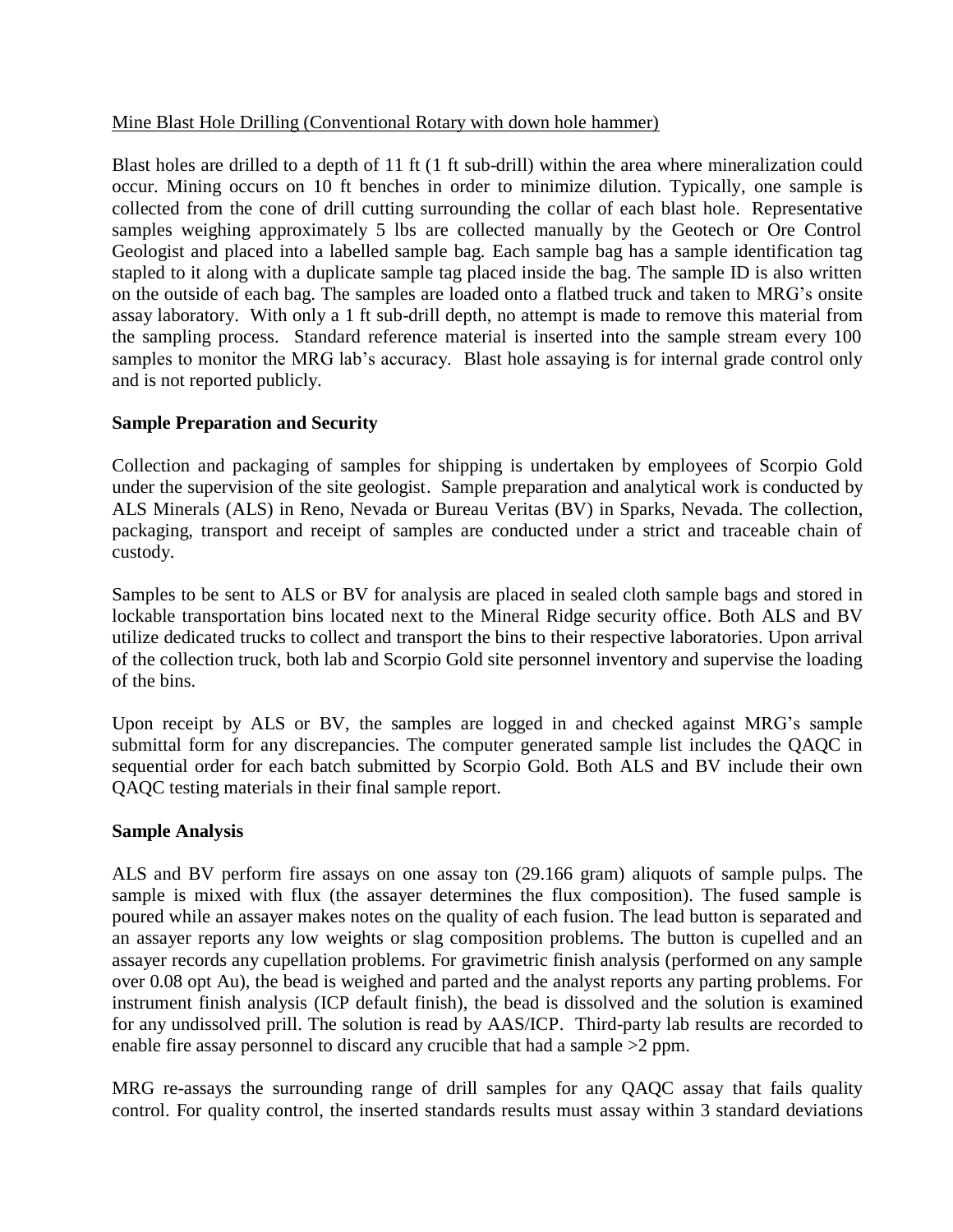for the batch to be valid. The blank results must be less 0.003 OPT Au to be valid. MRG uses recognized certified controls.

External check assays to verify lab accuracy are routinely completed

# **Laboratory Status**

ALS Minerals Reno is an ISO/IEC 17025:2005 (CAN-P-4E, CAN-P-1579**)** accredited testing laboratory.

Bureau Veritas Reno is an ISO 9001 certified testing laboratory and operates in compliance with ISO/IEC 17025:2005 standards.

MRG does not have ISO/IEC 17025 accreditation but implements a quality management system compatible with the ISO/IEC 17025 standards and maintains a paperwork and LIMS trail suitable for future ISO/IEC 17025 accreditation. The participation by MRG in round robin exercises is similar in many small laboratories in North America which do not have ISO certification.

- Society of Mineral Analysts (USA and Canada) round robin testing.
- One in 20 (5%) of all samples are randomly pulled by mining department for external check assays.
	- o The MRG laboratory is not informed which samples are pulled until after analysis is returned by the external laboratory.
	- o External check assays are sent to either AAL or ALS for cross validation.

## **Tonnage and Grade Estimation**

## Mined Tonnage and Grade

Mined tonnage is measured with truck weightometers to derive wet tons. Moisture content, as determined by the average for the month from the crusher, is subtracted from the wet tons to derive dry tons.

Mined grade is determined using MicroMine mine planning software to create a bench grid map of 5 ft by 5 ft grids and incorporate the blast hole assays. The inverse distance method is used for interpolating into the grid to derive an in-situ grade of the outlined ore shapes. The final mined grade is determined from the tonnage actually mined compared to the in-situ tonnage, with a dilution factor applied if necessary.

## Crushed Tonnage and Grade

The tonnage of material processed through the crusher is measured by a Ramsey belt scale located on the feed belt to the agglomerator. The scale weightometer totalizer is recorded at midnight and noon every day. Calibration of this scale occurs twice monthly at mid and month end. This calibration requires loaded haul trucks to have their loaded and empty weights recorded over the onsite truck scale which is calibrated quarterly utilizing certified weights. These weights are